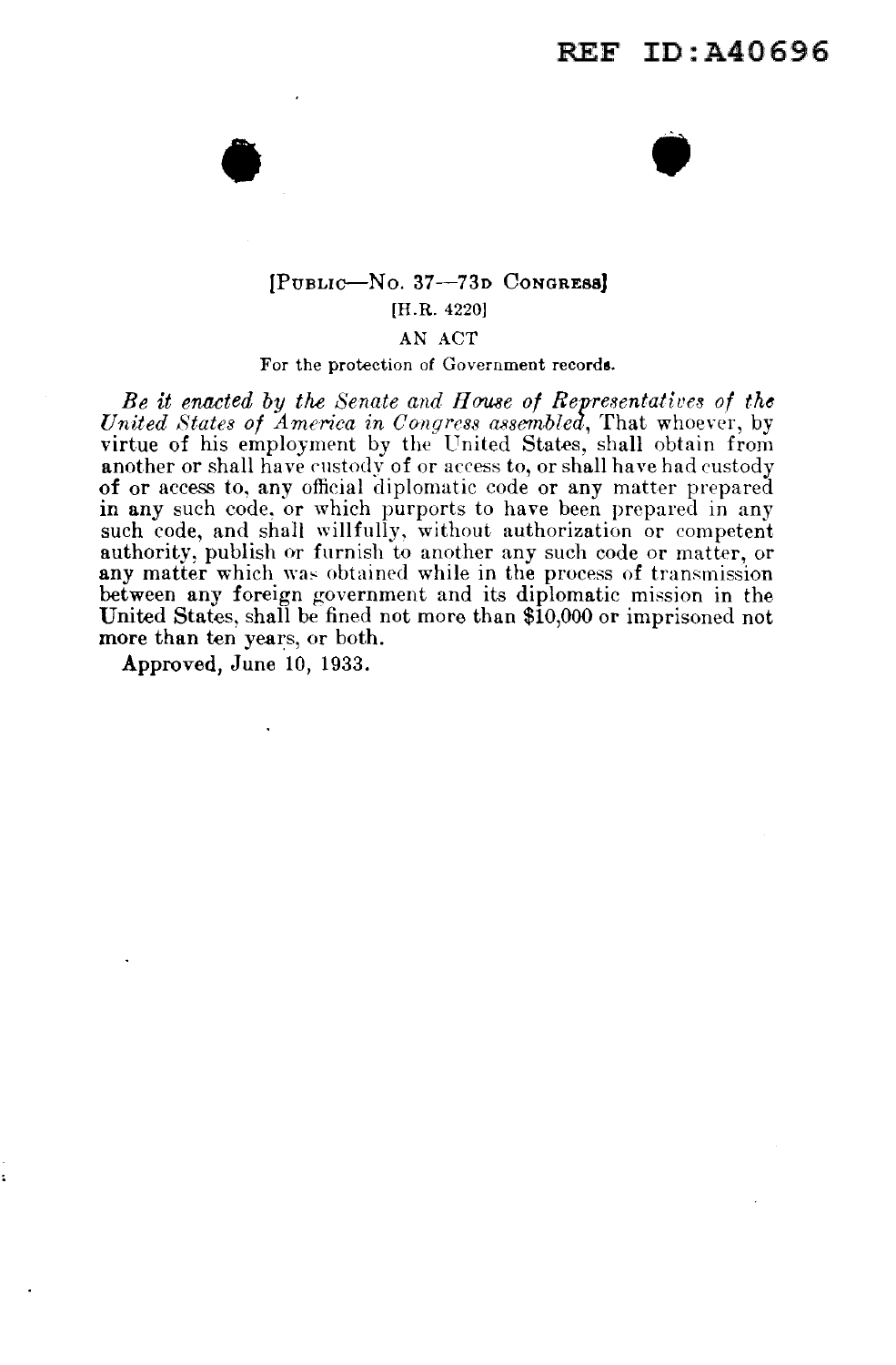#### 73D CONGRESS H. R. 4220 1st Session

#### IN THE HOUSE OF REPRESENTATIVES

MARCH 27, 1933

Mr. SUMNERS of Texas introduced the following bill; which was referred to the Committee on the Judiciary and ordered to be printed

# A BILL

For the protection of Government records.

Be it enacted by the Senate and House of Representa- $\mathbf{l}$ tives of the United States of America in Congress assembled,  $\overline{2}$ That whoever, by virtue of his employment by the United  $\overline{3}$ States, having custody of, or access to, any record, pro- $\overline{4}$ eeeding, map, book, document, paper, or other thing shall,  $\tilde{D}$ for any purpose prejudicial to the safety or interest of the 6 United States willfully and unlawfully conceal, remove,  $\overline{7}$ mutilate, obliterate, falsify, destroy, or sell, any such record, 8 proceeding, map, book, document, paper, or thing, or any 9 information contained therein, or a copy or copies thereof, 10 shall be fined not more than  $$2,000$  or imprisoned not more 11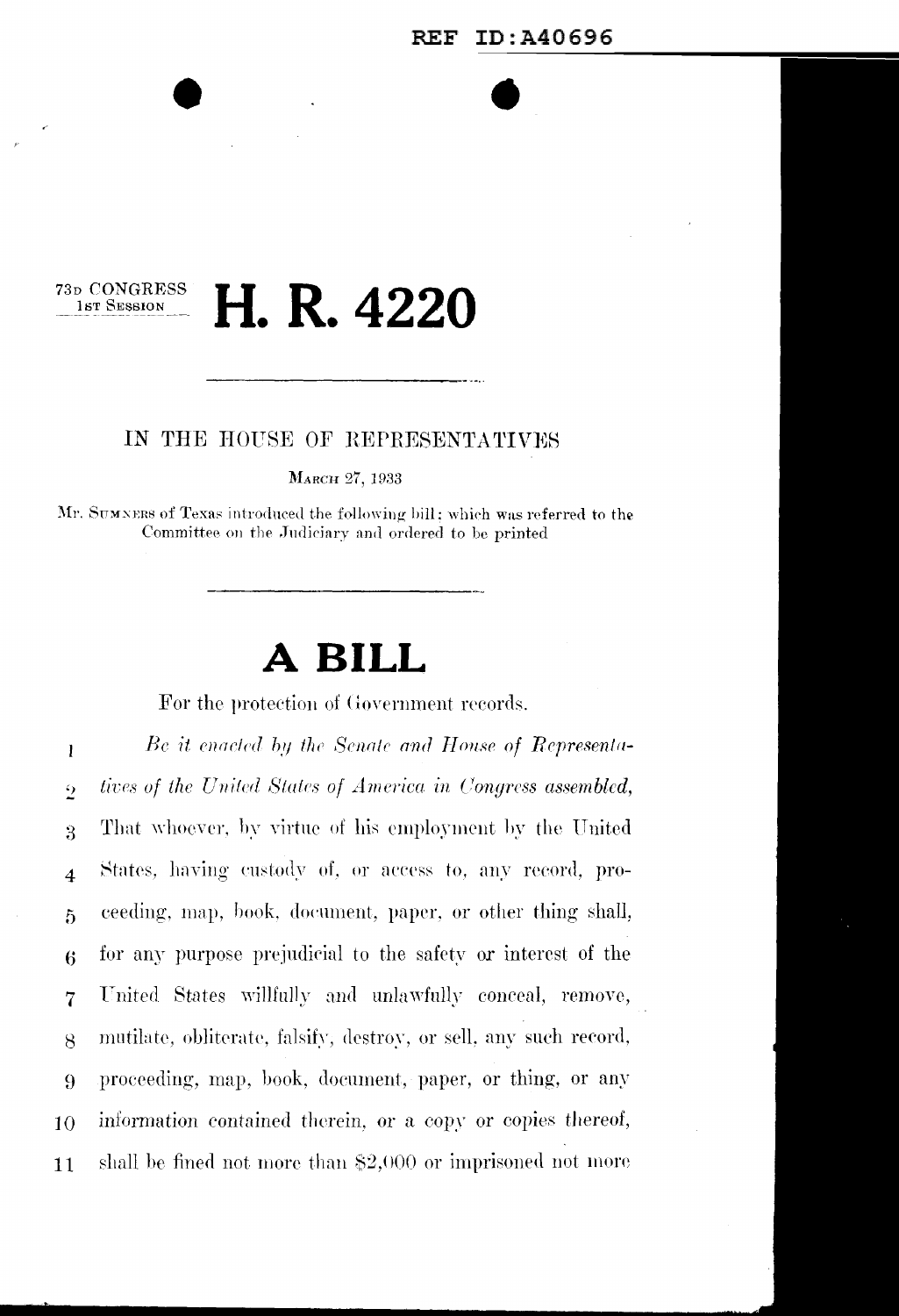$\bullet$   $\bullet$   $\bullet$ 

**1** than three years, or both, and moreover shall forfeit his 2 office and be forever afterwards disqualified from holding any 3 office under the Government of the United States.

4 SEC. 2. Whoever shall willfully, without authorization 5 of competent authority, publish or furnish to another any 6 matter prepared in any official code; or whoever shall, for **7** any purpose prejudicial to the safety or interest of the 8 United States, willfully publish or furnish to another any 9 matter obtained without authorization of competent author-10 ity, from the custody of any officer or employee of the United **11** States or any matter which was obtained while in process 12 of transmission from one public office, executive department, 13 or independent establishment of the United States or branch **14** thereof to any other such public office, executive depart-15 ment, or independent establishment of the United States or 16 branch thereof or any matter which was in process of trans-**17** mission between any foreign government and its diplomatic 18 mission in the United States; or whoever shall for any pur-**19** pose prejudicial to the safety or interest of the United States, . 20 willfully, without authorization of competent authority, pub- . 21 lish or furnish to another, facts or information purporting 22 to be contained in any such matter. shall be fined not more 23 than \$10,000 or imprisoned not more than ten vears, or 24 both.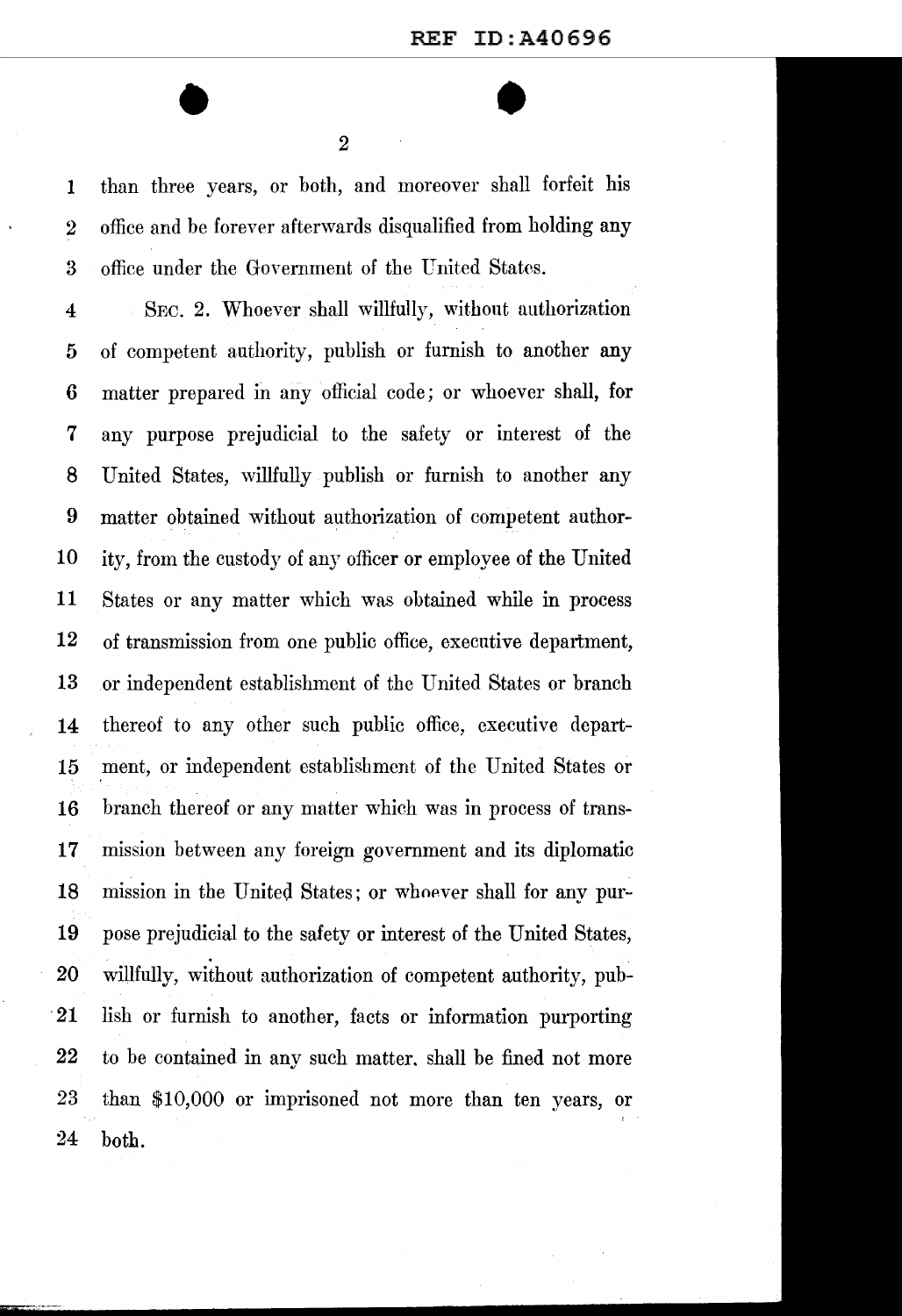1 SEC. 3. In any prosecution hereunder, proof of the 2 commission of any of the acts described herein shall be prima .3 facie evidence of a purpose rrejudicial to the safety or 4 interest of the United States.

"最后可是我能忘了!"  $\mathbb{R}^2$ Ŕ.